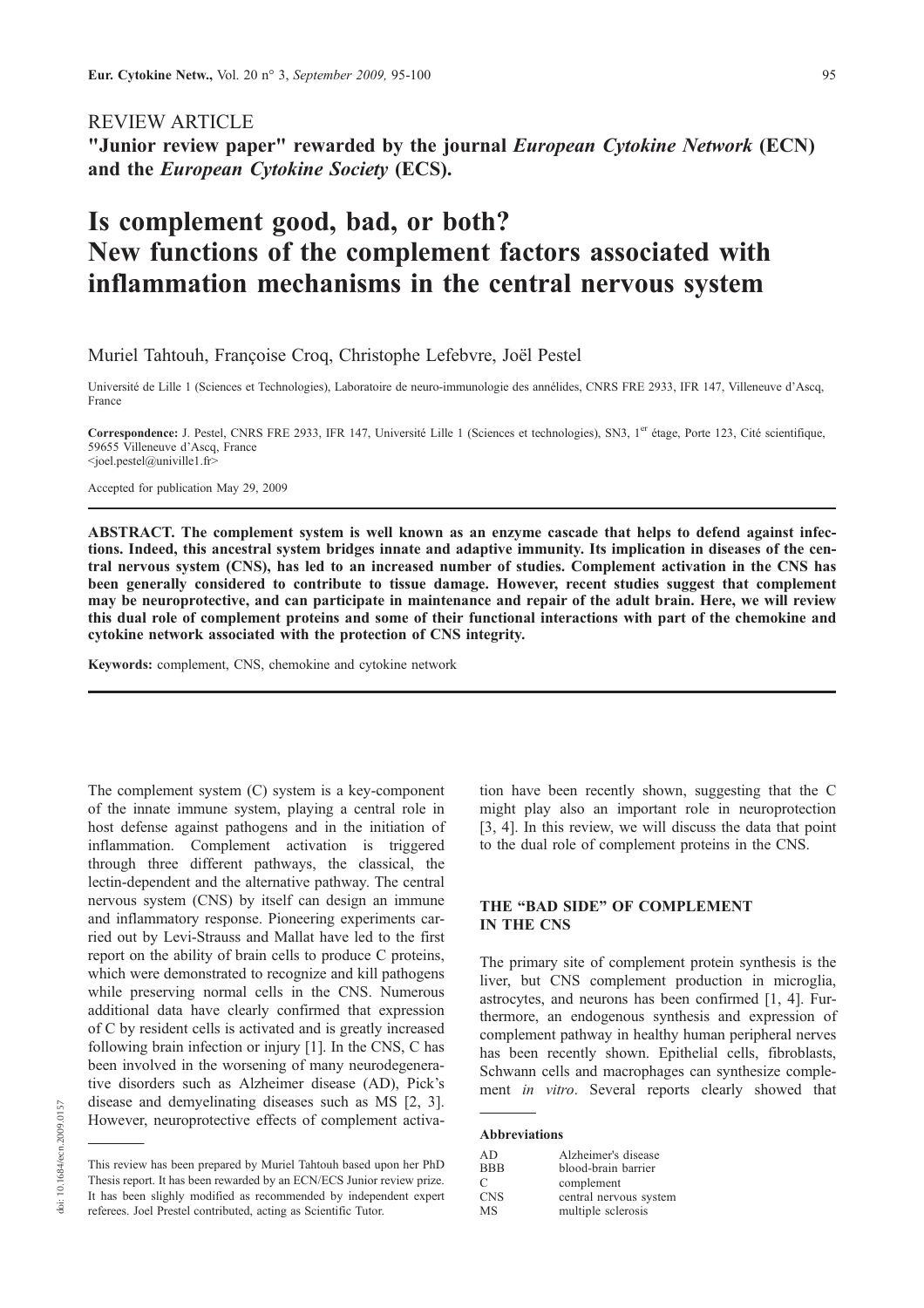increased local C biosynthesis and uncontrolled C activation in the CNS are factors contributing to the pathology of inflammatory and degenerative disorders [4].

The complement system represents an essential, innate immune defense mechanism [5], however, complement activation may contribute to neuronal loss in chronic inflammation reactions. Indeed, bidirectional, molecular communication between the CNS and the periphery contributes to the development of inflammation, which is required to initiate many neuronal disorders. Thus, complement activation leads to the release of various fragments, such as C3a and C5a (obtained by specific cleavage as summarized in  $figure\ I)$  that might exert many immunological activities after binding to specific membrane receptors coupled to G proteins, as demonstrated for C3aR and C5aR, respectively. By inducing the recruitment of immune cells to the inflammation site, and by allowing the production of various chemokines or cytokines, these complement-derived peptides can modulate the immune response. For example, human, immature, plasmacytoid dendritic cells (pDC) (obtained from peripheral blood precursors after culture with IL-3) that express specific receptors for C3a and C5a, might migrate towards a gradient of both these anaphylatoxins. Interestingly, a similar chemotactic effect was described to represent a new pathway to recruit pDC to sites of inflammation [6].

Furthermore, through this anaphylatoxin release, the C system may initiate a cytokine production cascade. The interaction between proinflammatory cytokines and anaphylatoxins C3a and C5a was specifically investigated. For example, C3a and C5a enhance monocyte gene expression and protein synthesis of IL-1, this latter increases monocyte expression of receptors for these anaphylatoxins, which amplifies inflammation [7]. Moreover, in the CNS, C5a and C3a have the capacity to modulate synthesis of cytokines such as IL-1β, tumor necrosis factor  $\alpha$  (TNF- $\alpha$ ), IL-6 and IL-8 by myeloid cells. In addition, C3a and C5a can play a crucial role in the activation of T cells, to favor the production of proinflammatory cytokines such as IL-17 and INF-γ [8], to which brain cells can respond. Thus, in most CNS-associated diseases that are accompanied by chemokine expression, complement anaphylatoxins play a key role in the initial triggering of neuroinflammation mechanisms [2, 9, 10]. In Alzheimer's disease (AD), the level of C1q mRNA was increased compared to normal brain [1, 11]. Complement activation mediates neuronal injury via MACinduced neurite disintegration and increased levels of reactive oxygen species [4]. In the AD brain, microglial cells are activated and show a dose-dependant increase in pro-inflammatory cytokine production [12, 13]. Activation of microglia by amyloid beta  $(A\beta)$  is associated with a specific recruitment of microglia cells responding to chemotactic factors and consequently induces  $A\beta$  fibril phagocytosis. Evidence for complement involvement in microglial response to  $A\beta$  has been reported [14, 15]. Indeed, the presence of C1q, locally produced by activated microglia in close proximity to the amyloid plaques, suggests that C1q may interact with the  $\mathbf{A}\beta$  or



#### Figure 1

C activation pathways. Activation of the classical, alternative and lectin pathways leads to the generation of C3 and C5 component fragments following regulated activation of specific C3 and C5 convertases. The cleavage of C5 leads to the initiation of membrane attack complex (MAC) formation. These pathways are regulated by several inhibitors, either cell-surface complement inhibitors: MCP (membrane cofactor protein), CD46, CD55 (or DAF, decay accelerating factor), CR1 (also known as CD35, C3b/C4b receptor) CD59 and/or serum complement inhibitors: C1 inhibitor, Factor I (C1 INH), Factor H, C4bp, clusterin and S-protein (vitronectin).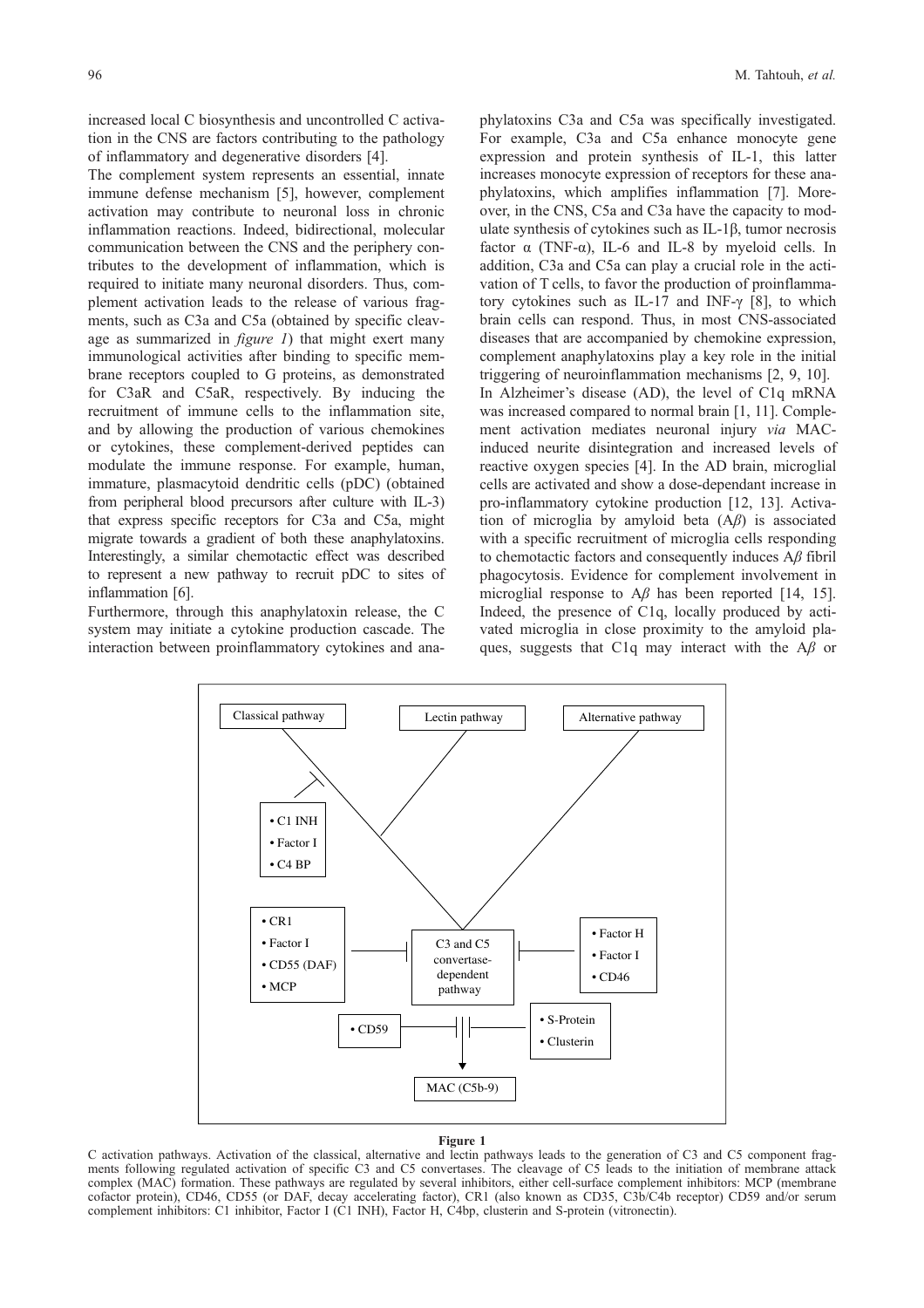

Figure 2

Diagram showing the dual role of C in the CNS as observed in various neuronal disorders (for example in Alzheimer's disease). Complement activation can be detrimental, causing neuronal loss, and neuroprotective, leading to neuron survival. Designing drugs that modulate rather than totally inhibit the activation of complement may represent the perfect therapy.

other components of the amyloid plaques, such as serum amyloid P. Interaction of C1q with  $A\beta$  can result in activation of complement when C1q is complexed with the serine proteases C1r and C1s, or in the induction of  $A\beta$ aggregation in the absence of C1r, C1s, and other complement proteins (as summarized in figure 2). In this second case, C1q can block access of microglia to  $A\beta$  and may contribute to the accumulation of the peptides in plaques, which is considered to be lethal [16, 17].

To avoid this self-destructive tendency, host cells are protected by a battery of regulatory molecules (C inhibitors), as recently underlined in some reviews (figure 1) [1, 4, 5], which mainly act at the level of the C3- or C5-cleaving enzymes and under the control of the final, membrane attack complex (MAC) formation. C1 inhibitor (C1- INH), C4b binding protein (C4 BP), Factor H, Factor I, S-protein (also called vitronectin) and clusterin are all soluble C inhibitors, which may be secreted and present in the fluid phase. The other C inhibitors, including membrane cofactor protein (MCP, CD46), decay accelerating factor (DAF, CD55) and CD59 are expressed on the cell membrane surface. Indeed, in brains with chronic, but not acute experimental autoimmune encephalomyelitis, the decay-accelerating factor (CD55) neuronal expression was highly associated with C3b opsonization of neuronal cell bodies and axons. In contrast, in both conditions, the CD35, CD46 and CD59 levels were not affected in neurons and glial cells. However, in another trauma situation, focal closed head injury, CD59, which is considered to be a major regulator of MAC formation, was demonstrated as an essential protector from homologous cell injury after complement activation in the injured brain. Thus, brain cells can generate a C system to kill pathogens, while they are relatively well protected from direct C lysis by expressing soluble and membrane C inhibitors. However, there is now considerable evidence that increased local C biosynthesis and uncontrolled C activation in the CNS are contributing factors in the pathology of degenerative disorders leading to neuronal loss and local inflammation, especially during brain infections where C inhibitors are downregulated compared to C proteins [1, 11].

In ischemia, local expression of complement proteins by resident cells is increased following brain infection. Cerebral ischemia leads to an increased expression of receptors for the complement-derived anaphylatoxic peptides C3a and C5a (C3aR and C5aR) in the ischemic cortex in mice. Complement activation exacerbated the inflammation process leading to secondary tissue damage [18]. In the experimental autoimmune encephalomyelitis (EAE) model of MS, a pathological role of complement factors has been suggested in the selective cell lysis of neurons and oligodendrocytes [4, 19]. This deleterious effect was also suggested for C1q in adult glaucomatous retinas, where it tags synapses for elimination even at early stages of disease. This early complement-dependant synapse loss could drive axon degeneration [20].

C has been also implicated in neurological diseases associated with pain although its role in neuropathic pain has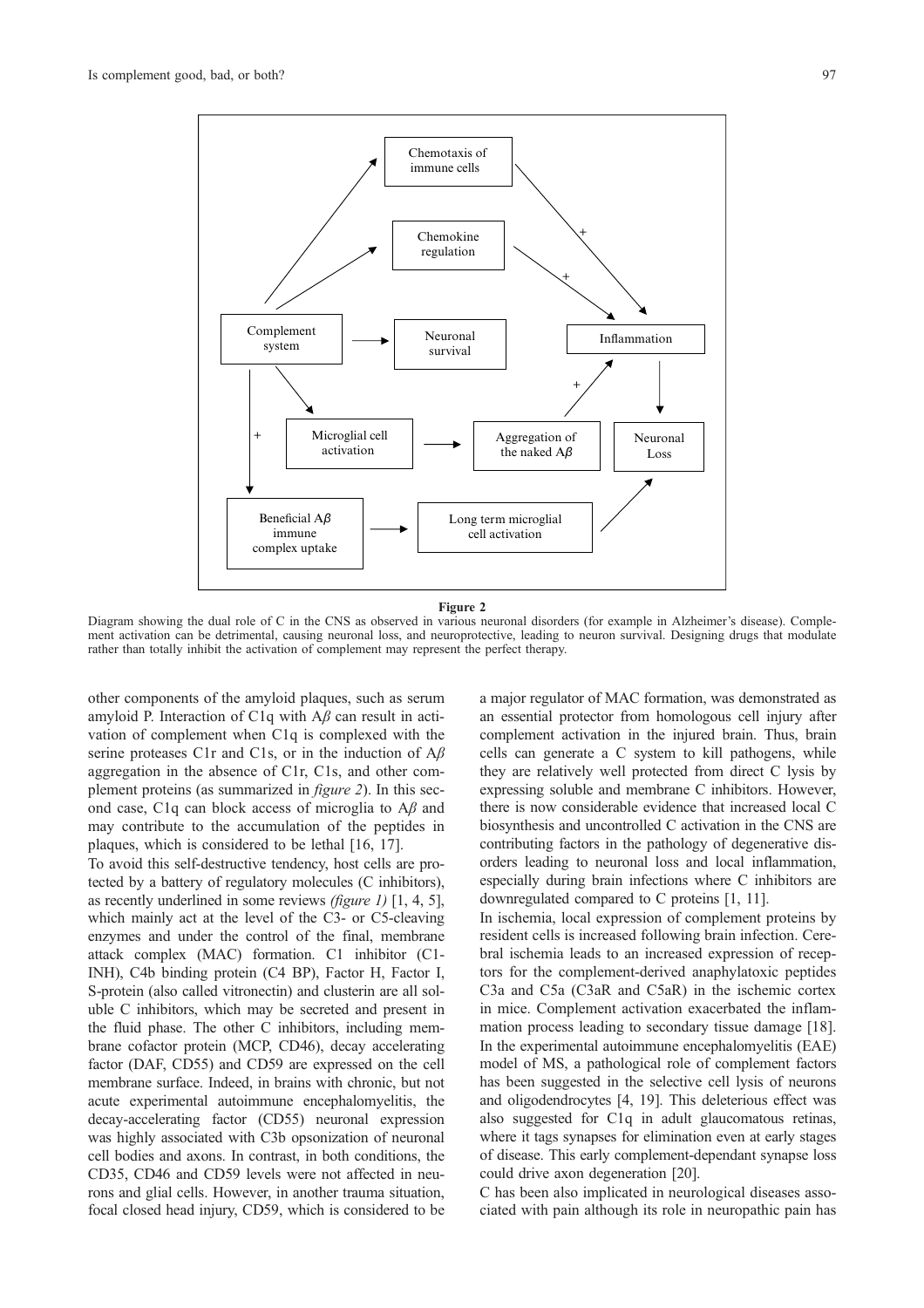not yet been clearly defined. Disorders of the immune system, involving the activation of complement, play an important role in several neurological diseases in which chronic pain is significant. Complement activation in the peripheral nerve contributes to recruitment of immune cells and to neuropathic pain due to nerve injury. As complement activation following nerve injury has multiple consequences, further studies are needed to investigate the importance of these factors in neuropathic pain [21]. Gene expression microarray analysis performed on the rat spinal nerve ligation (SNL) model of neuropathic pain revealed that several complement components were upregulated in microglia of the dorsal horn (CNS), while inhibitors such as DAF (decay accelerating factor) were downregulated. The complement pathway might be a novel target for the development of neuropathic pain treatments [22].

# THE "GOOD SIDE" OF COMPLEMENT IN THE CNS

However, the same system responsible for deleterious effects can be, in some circumstances, beneficial to the host [23-25]. Complement is of special importance in the brain, where the entrance of elements of the adaptive immune system is restricted by the blood-brain barrier (BBB). Local production of complement factors in the peripheral nerve could protect the healthy nerve from infections, and could facilitate regeneration of injured axons by the clearance of myelin debris, thought to be inhibitory to axon growth. Indeed, complement activation accelerates the vacuolated myelin elimination by macrophages [3]. In addition, C1q has an important role in the clearance of apoptotic cells. It can bind directly to the surface blebs of ultraviolet light-induced apoptotic cells [26]. In AD pathology, some authors have suggested a potential neuroprotective role for complement by reducing the accumulation of degenerating neurons and brain  $A\beta$ deposits and by promoting their clearance [27]. Indeed complement is known to be actively involved in the removal of targeted molecules by phagocytes, which supports the notion that complement components are upregulated in  $A\beta$ -rich areas of the AD brain [16]. Incidentally, microglial cells that express C1q receptors behave in this immune-privileged site as efficient macrophages, and the increase in C1q receptor expression is linked to the enhancement of the phagocytosis capacity observed. Thus, C1q may have opposing effects on the development of the disease, either by accelerating its aggregation as previously indicated, or by enhancing  $A\beta$  immune complex uptake [17]. Indeed, in Alzheimer's disease, the specific role of C1q in the ingestion of the amyloid  $\beta$  peptide, might be used as a potential therapeutic target (figure 2).

C1q was also shown to be expressed transiently by postnatal neurons and to mediate synapse elimination during development. Several reports have underlined the crucial activity of C1q and/or C3 in synapse elimination mechanisms [20, 28]. Mice deficient in C1q or C3 complement components exhibit large defects in CNS synapse elimination. It is suggested that C1q-dependent mechanisms are involved in the elimination of weaker synapses, while C1q-independent pathways are used to strengthen appropriate synapses. In addition, the binding of C3b fragments to its specific receptors expressed on activated microglia, might induce increased phagocytosis and contribute to efficient synapse elimination. Interestingly, C1q was shown to be expressed by postnatal neurons in response to immature astrocytes and localized to synapses throughout the postnatal CNS and retina. Thus, unwanted synapses can be tagged by complement for elimination, and this complement-dependent mechanism may become aberrantly reactivated in neurodegenerative disease. As neuronal C1q was characterized at the nerve level, it can be assumed that C1q family proteins can act as new, transneuronal cytokines and regulate normal or abnormal brain functions.

Complement anaphylatoxins C3a and C5a were also described as having multiple effects relevant to neuronal survival. C5a can have a protective effect against glutamate-induced neurotoxicity, and apoptosis in neurons through MAPK-mediated regulation of caspase activation. C3a was reported to have a positive impact against NMDA-induced neuronal cell death. In mice, C3a and C5a were demonstrated to be critical for liver regeneration by promoting hepatocyte proliferation and, in parallel experiments, similar observations have led to evidence of the impact of C3a and C5a complement components in the modulation of neuronal survival [2, 3]. The key role of these factors in nerve integrity preservation is reinforced by the fact that the specific receptors, C3aR and C5aR, can be detected, in vitro, at the surface of neural stem cells and, in vivo, on neuroblasts. Another interesting point is that complement factors might be involved in the production of energy sources required for nerve activity, mainly for neurite outgrowth. Indeed, following cleavage by carboxypeptidase B (CBP), present in the endoneurial compartment of the nerve, C3a components release C3adesArg fragments (called acylation stimulating protein [ASP]) that might stimulate triglyceride synthesis in adipocytes, and consequently might be an energy source for peripheral axons. Other complement factors have been described as beneficial for nerve systems. The final C5b-9 complement complex was reported to have neuroprotective effects in MS and in experimental autoimmune encephalomyelitis [3]. Thus, complement appears to function as a positive regulator of both basal and ischemia-induced adult mammalian neurogenesis [29]. Indeed, it can participate in the clearance of toxic debris and apoptotic cells, as well as promoting tissue repair, mainly through the antiinflammatory activities of C3a.

Until now, the complement system, in the brain, was mainly described as involved in the basic mechanisms of defence against various pathogenic microorganisms. Its activation can be associated with bad or good effects. For example, C appears to mediate partial killing, but not clearance of S. pneumoniae from the CSF, both the classical and the alternative pathways are vital for host defense against S. pneumoniae infection in the CNS. Inflammation is harmful when it causes tissue damage as in meningitis, but useful when it helps in the preven-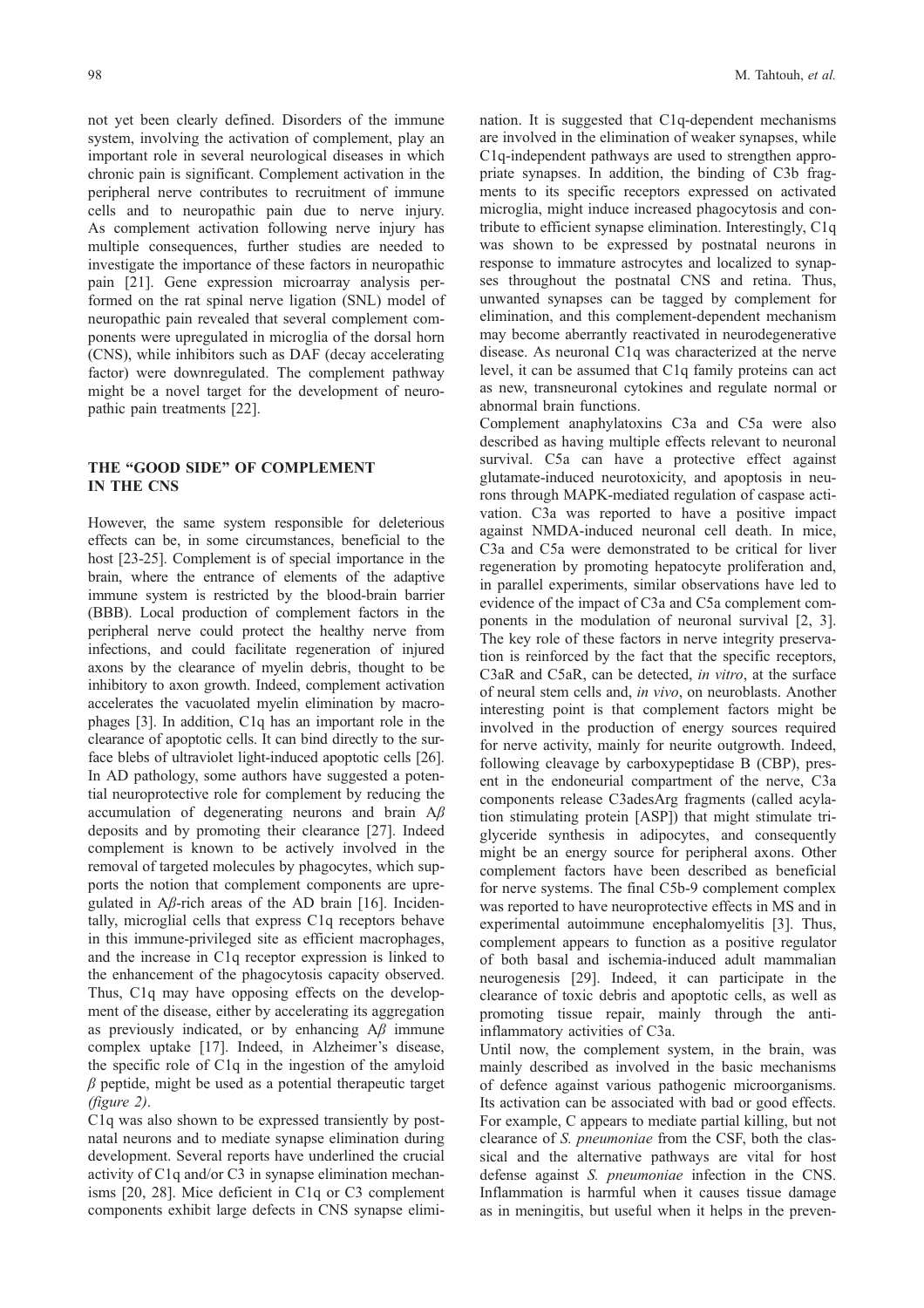tion or clearance of harmful pathogen deposits. C plays a critical role in host defense, in this removal of bacteria. Brain cells can generate C to kill pathogens while they are relatively well protected from direct complement factors lysis by expressing soluble and membrane inhibitors [30]. Thus, this new data reported for the neuroinflammatory disorders, seem to indicate that complement factors might have similar, dual effects at the level of the CNS. Finally, it might be hypothesized that their involvement in neuronal systems is part of an ancestral mechanism. Indeed, in the Hirudo medicinalis invertebrate CNS, we have identified, for the first time, a molecule homologous to mammalian C1q. Its chemoattractant activity on microglia highlights a new field of investigation, which might lead to a better understand of leech nerve cord repair, during which complement seems to be well regulated [31].

#### **CONCLUSION**

C is one of the most critical defence mechanisms of innate immunity against cerebral infection by viruses, bacteria and fungi, with different molecular pathways contributing to the clearance of the invading pathogens. C is now described as having special importance in the CNS. Complement activation can be neurotoxic as well as neuroprotective, and can lead to nerve recovery and repair [23, 25]. Therefore, a tight balance between complement activation and regulation is essential to protect and maintain healthy tissues [5]. With the aim of proposing alternative therapeutic agents, it is necessary to take into account the fact that, in neurodegenerative disorders, a more severe and chronic inflammation can ultimately result in a worsening of these diseases. An ideal treatment for reducing many CNS disorders would boost the cleanup function of complement, but suppress any excessive inflammatory effect. It should harness the "good side of complement activation" and suppress their "bad side". Up to now, the results obtained in the leech nerve CNS seem to indicate that complement-like factors are involved in the efficient nerve cord repair seen following a nervous system injury. In this ancient invertebrate, complement factors seem to preserve its bright side of protection, preventing harmful inflammation caused by long lasting complement activation.

#### **REFERENCES**

- 1. Speth C, Dierich MP, Gasque P. Neuroinvasion by pathogens: a key role of the complement system. Mol Immunol 2002; 38: 669-79.
- 2. Jauneau AC, Ischenko A, Chan P, et al. Complement component anaphylatoxins upregulate chemokine expression by human astrocytes. FEBS Lett 2003; 537: 17-22.
- 3. Rus H, Cudrici C, Niculescu F, et al. Complement activation in autoimmune demyelination: dual role in neuroinflammation and neuroprotection. J Neuroimmunol 2006; 180: 9-16.
- 4. Ramaglia V, Daha MR, Baas F. The complement system in the peripheral nerve: friend or foe? Mol Immunol 2008; 45: 3865-77.
- 6. Gutzmer R, et al. Human plasmacytoid dendritic cells express receptors for anaphylatoxins C3a and C5a and are chemoattracted to C3a and C5a. J Invest Dermatol 2006; 126: 2422-9.
- 7. Takabayashi T, et al. Interleukin-1 upregulates anaphylatoxin receptors on mononuclear cells. Surgery 2004; 135: 544-54.
- 8. Liu J, et al. IFN-gamma and IL-17 production in experimental autoimmune encephalomyelitis depends on local APC-T cell complement production. *J Immunol* 2008; 180: 5882-9.
- 9. Lucas SM, Rothwell NJ, Gibson RM. The role of inflammation in CNS injury and disease. Br J Pharmacol 2006; 147 (Suppl. 1): S 232-40.
- 10. Rock RB, Peterson PK. Microglia as a pharmacological target in infectious and inflammatory diseases of the brain. J Neuroimmune Pharmacol 2006; 1: 117-26.
- 11. Loeffler DA, Camp DM, Bennett DA. Plaque complement activation and cognitive loss in Alzheimer's disease. J Neuroinflamma- $\frac{\pi}{2008}$ ; 5: 9.
- 12. Dheen ST, Kaur C, Ling EA. Microglial activation and its implications in the brain diseases. Curr Med Chem 2007; 14: 1189-97.
- 13. Lynch NJ, et al. Microglial activation and increased synthesis of complement component C1q precedes blood-brain barrier dysfunction in rats. Mol Immunol 2004; 40: 709-16.
- 14. Veerhuis R, et al. Cytokines associated with amyloid plaques in Alzheimer's disease brain stimulate human glial and neuronal cell cultures to secrete early complement proteins, but not C1 inhibitor. Exp Neurol 1999; 160: 289-99.
- 15. Veerhuis R, et al. Amyloid beta plaque-associated proteins C1q and SAP enhance the Abeta1-42 peptide-induced cytokine secretion by adult human microglia in vitro. Acta Neuropathol 2003; 105: 135-44.
- 16. Rogers J, Strohmeyer R, Kovelowski CJ, et al. Microglia and inflammatory mechanisms in the clearance of amyloid beta peptide. Glia 2002; 40: 260-9.
- 17. Webster SD, et al. Antibody-mediated phagocytosis of the amyloid beta-peptide in microglia is differentially modulated by C1q. J Immunol 2001; 166: 7496-503.
- 18. Pekny M, Wilhelmsson U, Bogestal YR, et al. The role of astrocytes and complement system in neural plasticity. Int Rev Neurobiol 2007; 82: 95-111.
- 19. Minagar A, Carpenter A, Alexander JS. The destructive alliance: interactions of leukocytes, cerebral endothelial cells, and the immune cascade in pathogenesis of multiple sclerosis. Int Rev Neurobiol 2007; 79: 1-11.
- 20. Stevens B, et al. The classical complement cascade mediates CNS synapse elimination. Cell 2007; 131: 1164-78.
- 21. Li M, Peake PW, Charlesworth JA, et al. Complement activation contributes to leukocyte recruitment and neuropathic pain following peripheral nerve injury in rats. Eur J Neurosci 2007; 26: 3486-500.
- 22. Levin ME, et al. Complement activation in the peripheral nervous system following the spinal nerve ligation model of neuropathic pain. Pain 2008; 137: 182-201.
- 23. Alexander JJ, Anderson AJ, Barnum SR, et al. The complement cascade: Yin-Yang in neuroinflammation - neuro-protection and degeneration. J Neurochem 2008; 107: 1169-87.